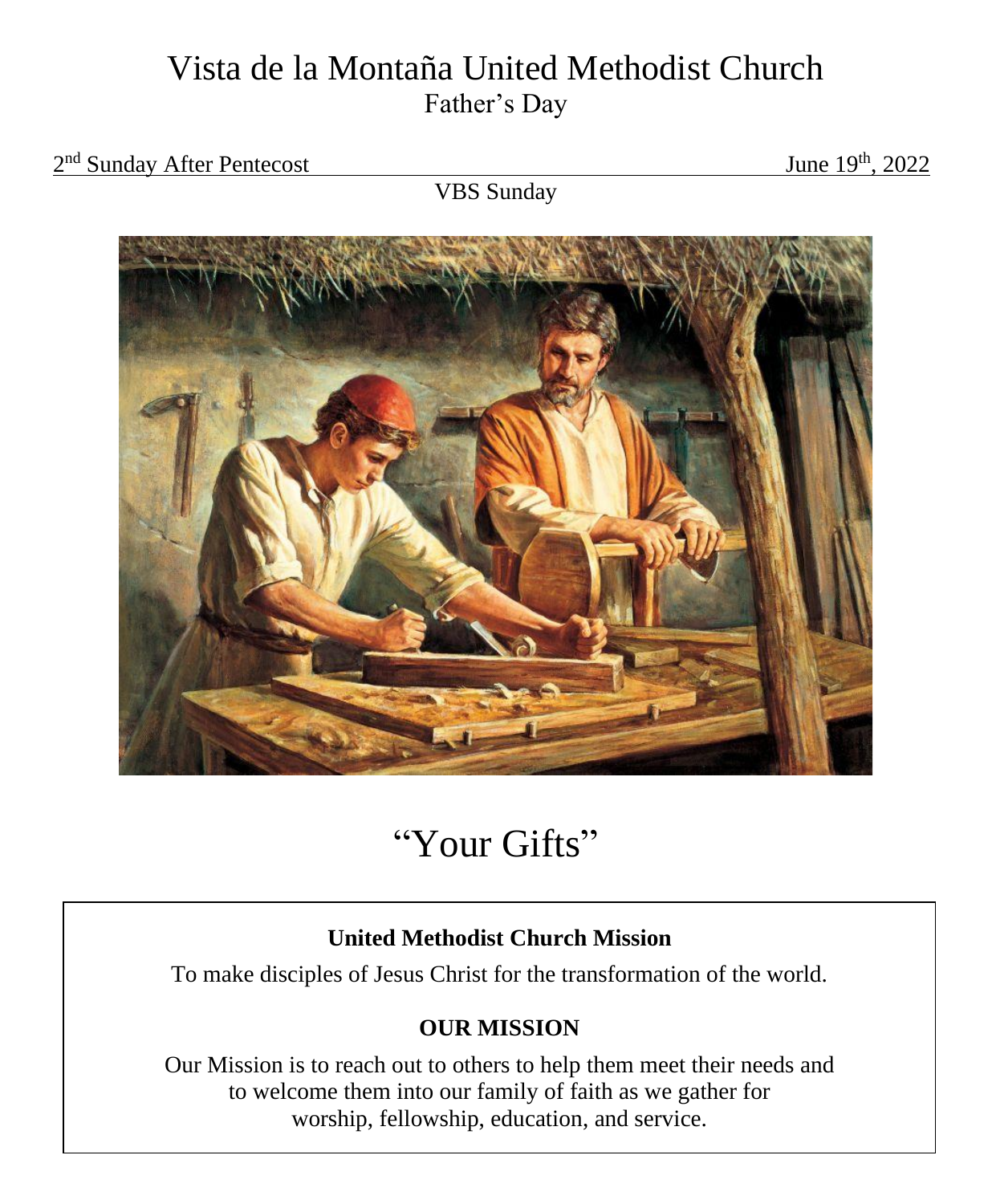# Vista de la Montaña United Methodist Church

*(Please email* [vistaumc.org@gmail.com](mailto:vistaumc.org@gmail.com) *or text 520-349-9216 with your Celebrations and Concerns. These will be read and prayed for during the Pastoral Prayer.)*

COUNTDOWN Fruit of the Spirit

## WELCOME & GREETING Rev. Fred C. Baum

VBS PRAISE MUSIC "Monumental Love"

#### \*CALL TO WORSHIP Psalm 71:14-18

Leader:As for me, I will always have hope; I will praise you more and more.

- **People**: **My mouth will tell of your righteous deeds, of your saving acts all day long—though I know not how to relate them all.**
- Leader: I will come and proclaim your mighty acts, Sovereign Lord; I will proclaim your righteous deeds, yours alone.
- **People: Since my youth, God, you have taught me, and to this day I declare your marvelous deeds.**
- **All: Even when I am old and gray, do not forsake me, my God, till I declare your power to the next generation, your mighty acts to all who are to come.**

## **\*CONFESSION OF FAITH**

**I believe in God the Father Almighty, maker of heaven and earth.** 

**I believe in Jesus Christ, his only Son our Lord, who was conceived by the Holy Spirit, born of the Virgin Mary, suffered under Pontius Pilate, was crucified, died, and was buried; he descended to the dead. On the third day he rose again; he ascended into heaven, is seated at the right hand of God the Father, and will come to judge the living and the dead.** 

**I believe in the Holy Spirit, the holy Christian church, the communion of saints, the forgiveness of sins, the resurrection of the body and the life everlasting. Amen.**

## EPISTLE LESSONS Ephesians 6:1-4

Children, obey your parents in the Lord, for this is right. **<sup>2</sup>** "Honor your father and mother"—which is the first commandment with a promise— **<sup>3</sup>** "so that it may go well with you and that you may enjoy long life on the earth."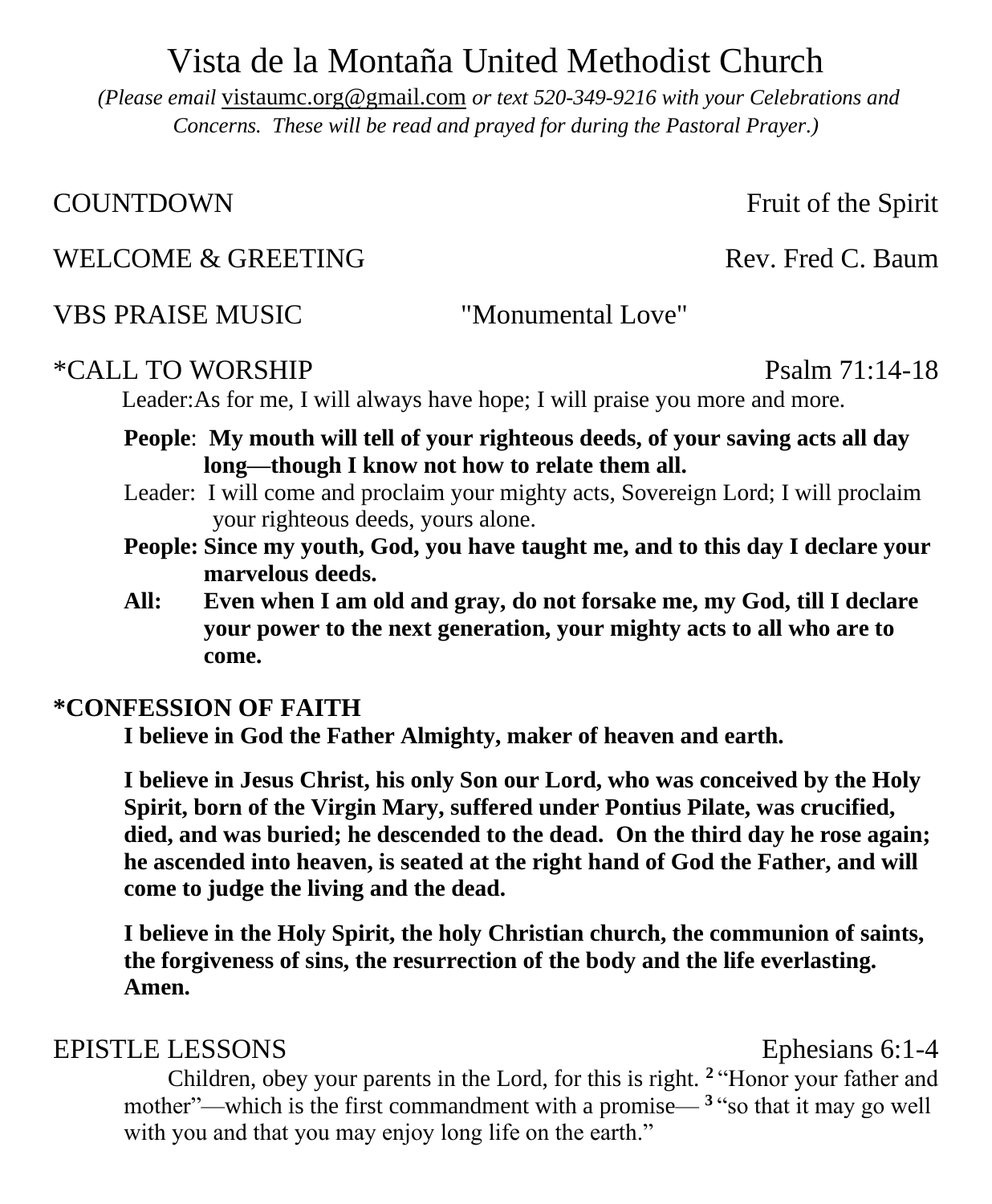**<sup>4</sup>** Fathers, do not exasperate your children; instead, bring them up in the training and instruction of the Lord.

Colossians 3:20-21

Children, obey your parents in everything, for this pleases the Lord. **<sup>21</sup>** Fathers, do not embitter your children, or they will become discouraged.

| <b>VBS PRESENTATION</b>      | "Awesome God"                 |                   |
|------------------------------|-------------------------------|-------------------|
| INVITATION TO PRAYER         | "O How I Love Jesus" $(v, 1)$ | No. 170           |
| <b>PRAYERS OF THE PEOPLE</b> |                               | Rev. Fred C. Baum |

#### LORD'S PRAYER

**Our Father, who art in heaven, hallowed be thy name. Thy kingdom come, thy will be done on earth as it is in heaven. Give us this day our daily bread, and forgive us our trespasses, as we forgive those who trespass against us. And lead us not into temptation, but deliver us from evil, for thine is the kingdom, and the power, and the glory forever. Amen.** 

| <b>PRAYER RESPONSE</b> | "Alleluia" $(vs. 1)$                       | No. 186           |
|------------------------|--------------------------------------------|-------------------|
| <b>OFFERTORY</b>       | "More About Jesus" (Lani Smith)            | Marilyn Rutkowski |
| *DOXOLOGY              | "Praise God, from Whom All Blessings Flow" | No. 95            |

#### SCRIPTURE LESSON 1 Corinthians 12:1-11

Now about the gifts of the Spirit, brothers and sisters, I do not want you to be uninformed. **<sup>2</sup>** You know that when you were pagans, somehow or other you were influenced and led astray to mute idols. **<sup>3</sup>** Therefore I want you to know that no one who is speaking by the Spirit of God says, "Jesus be cursed," and no one can say, "Jesus is Lord," except by the Holy Spirit.

**<sup>4</sup>** There are different kinds of gifts, but the same Spirit distributes them. **<sup>5</sup>** There are different kinds of service, but the same Lord. **<sup>6</sup>** There are different kinds of working, but in all of them and in everyone it is the same God at work.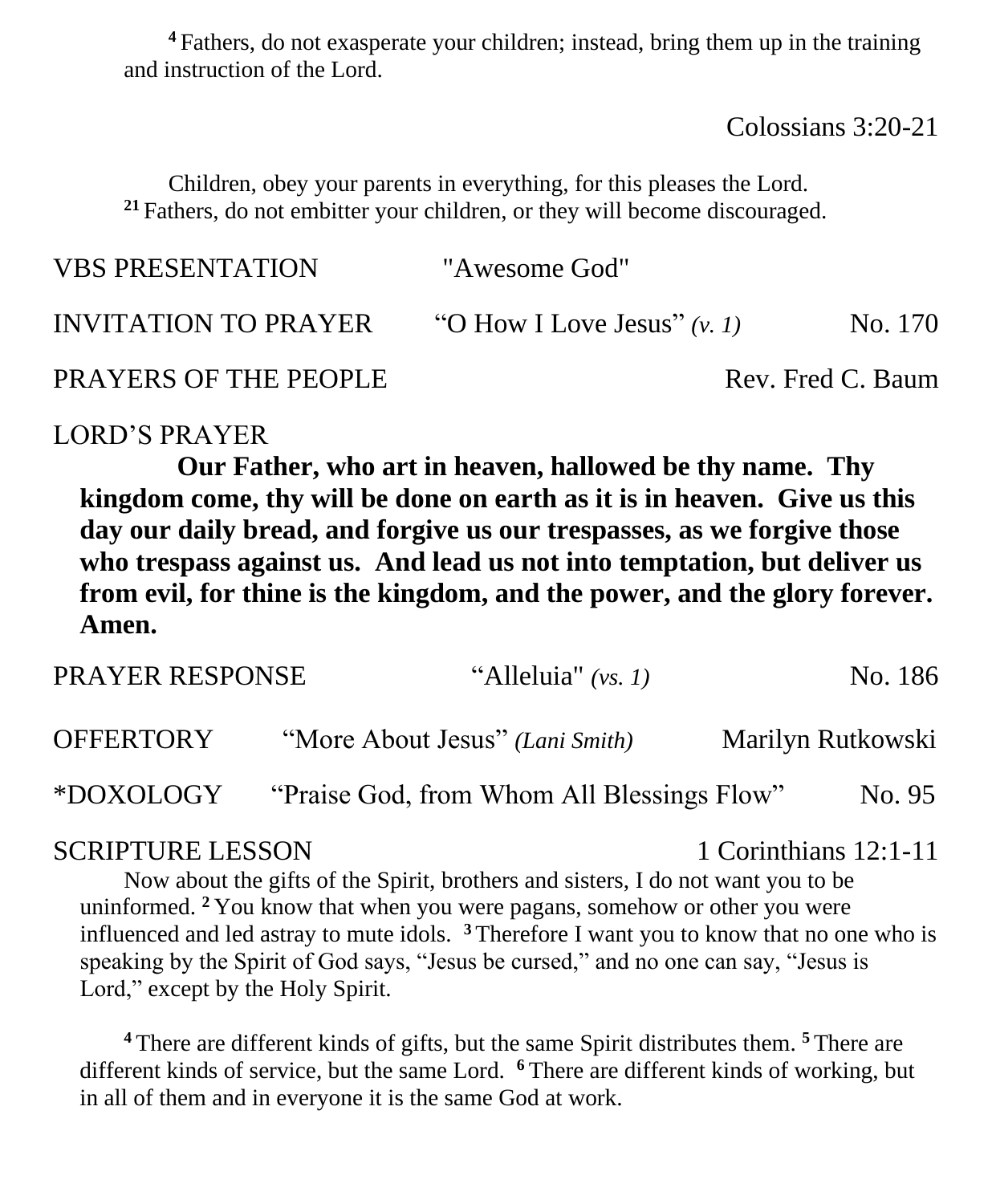**<sup>7</sup>** Now to each one the manifestation of the Spirit is given for the common good. **<sup>8</sup>** To one there is given through the Spirit a message of wisdom, to another a message of knowledge by means of the same Spirit, **<sup>9</sup>** to another faith by the same Spirit, to another gifts of healing by that one Spirit, **<sup>10</sup>** to another miraculous powers, to another prophecy, to another distinguishing between spirits, to another speaking in different kinds of tongues, and to still another the interpretation of tongues. **<sup>11</sup>** All these are the work of one and the same Spirit, and he distributes them to each one, just as he determines.

Leader: This is the word of God for the people of God. **People: Thanks be to God!**

| <b>SERMON</b>       | "Your Gifts"                                                                 | Rev. Fred C. Baum |
|---------------------|------------------------------------------------------------------------------|-------------------|
| <b>CLOSING HYMN</b> | "The Spirit Sends Us Forth to Serve"<br>$v.1$ All<br>v.2 Women<br>$v. 3$ Men | No. 2241          |
|                     | v. 4 All                                                                     |                   |

ANNOUNCEMENTS Rev. Fred C. Baum

| <b>BENEDICTION</b> | "God Be With You Till We Meet Again"     |                   | No. 672 |
|--------------------|------------------------------------------|-------------------|---------|
| <b>POSTLUDE</b>    | "Sing the Glad Song" – (Franklin Ritter) | Marilyn Rutkowski |         |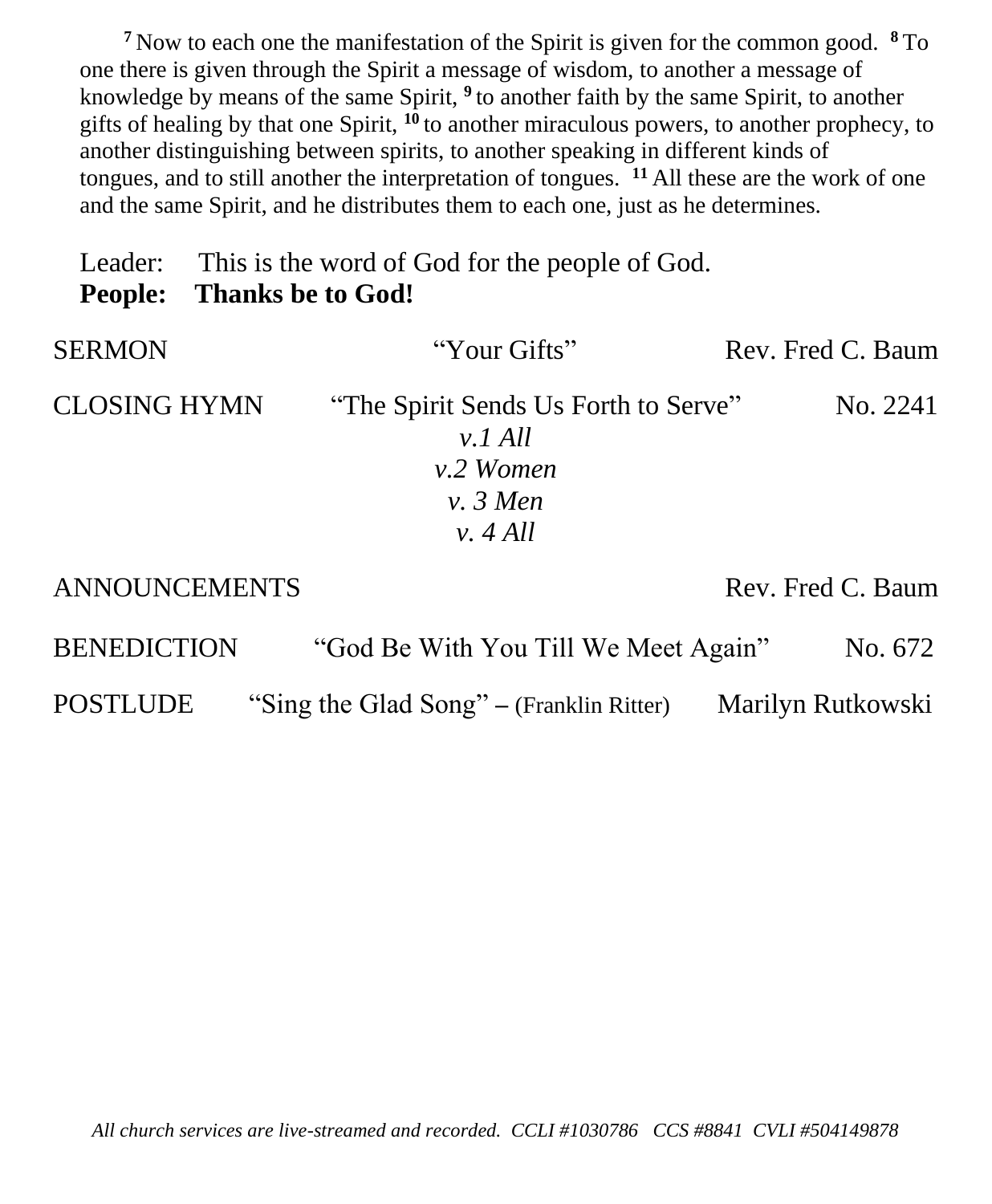## **AGUA PRIETA SPONSOR APPRECIATION**

Agua Prieta sign ups continue today on the breezeway after church. Please join us for cake in appreciation of our sponsors!

## **NEW MEMBER LUNCHEON WITH THE PASTOR – NEXT WEEK JUNE 26TH**

If you are curious about what membership in Vista Church is all about or have already decided to join our church, please sign up for lunch with the pastor and other church members Sunday June  $26<sup>th</sup>$ , after service in the Elizabeth Room.

## **FAMILY GAME NIGHT – TUESDAY JUNE 28**

Join us for an evening of board games and fun! We will meet in the Elizabeth Room at 6:00 PM bring your own snack and beverage. See Loni Degen with any questions.

# **GRIEF GROUP – JUNE 30-SEPT 11**

In the safety of a group and in an atmosphere of acceptance and understanding you will learn coping skills as you connect with others who are experiencing some of the same things you are**. Thursdays at 1:30pm beginning June 30th in the St. Luke Room** 

**YOU ARE INVITED** to the wedding of Giff Tompkins and Dee Berman on Sunday July 31st at 2:00PM at Vista . Please RSVP if you are attending to 520-825-7115. Please no gifts, just a card with your good wishes for our wedding album would be greatly appreciated. We look forward to your company on our wedding day. Dee & Giff

## **SPIRITUAL RETREAT SEPT 18-23**

**Do you need a retreat, a time to recharge your batteries?** Our moral and spiritual health depends upon our openness to "withdraw to a quiet place" (Mark 1:35). At the same time, we need to hear God's call for justice and peace. **Join us for this year's Five-Day Academy for Spiritual Formation September 18-23, 2022** at the beautiful Redemptorist Renewal Center near Tucson. Sponsored by the Desert Southwest Conference, this year's theme is "Journey into the Heart of Christ: Spiritual Healing and Justice," with faculty presenters Vance P. Ross and Hwa-Young Chong. For more information and to register, click here [https://dscumc.org/arizona](https://dscumc.org/arizona-five-day-academy/)[five-day-academy/.](https://dscumc.org/arizona-five-day-academy/) More information is also available by contacting retreat leader Jerry Haas [\(jndhaas@gmail.com\)](mailto:jndhaas@gmail.com). Or Vista member Gail Parson [\(gailma@comcast.net\)](mailto:gailma@comcast.net).

## **ENDOWMENT**

Some corporations have programs to match gifts that are made to charities by their employees. This is a way of effectively increasing your gift to endowment if it is available. Ask your employer.

# Connect & Grow 2022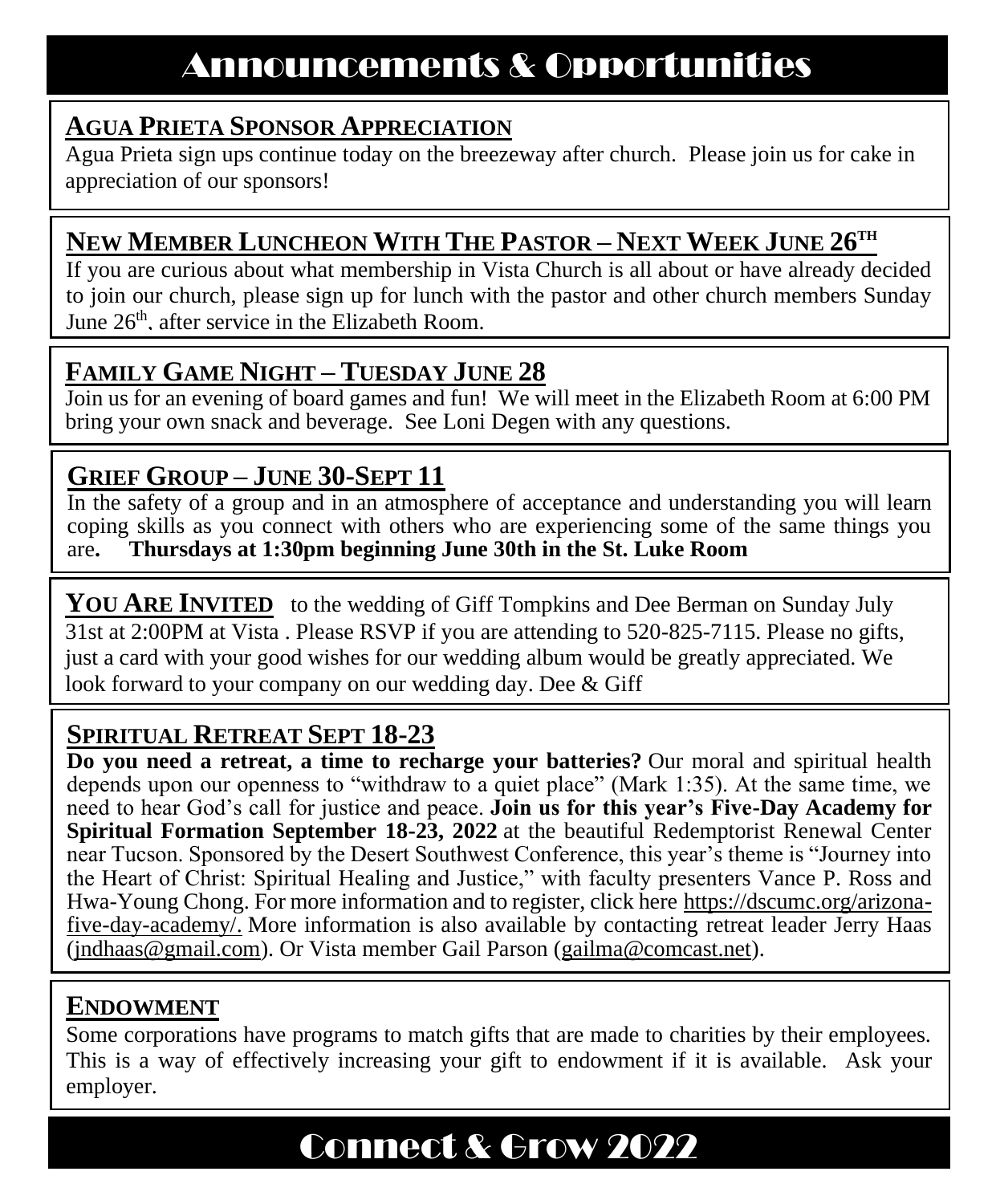# *Happy Father's Day*

# *Welcome to Vista UMC*

Thank you for joining us during worship today, masks are optional.

# *Prayers for Our Churches*

Each month churches in the South District pray with and for each other. Please pray for the pastors, congregation, and community of the following:

# **June 2022**

Bishop & Staff of the Desert Southwest Staff & Churches of the: East District, North District, & West District - UMC And Our sister church, Fuente de Vida in Agua Prieta, Mexico.

# *Prayers for Our Members & Guests*

Please use a Prayer Card so we may give praises to God and/or to lift up your concerns. See an usher for the Prayer Card.

# *Compassion Connection In Need of Continued Prayers for Healing*

Delores Brindle, Dr. Chuck Crown, Slim Crowson, Loni Degen, Steven Extract, Nancy Fowler, Kay Gragg, Bill Gureck, Fran & Paul Hampton, Peggy Jo Harwick, Donna Langwig, Stephen McCotter, Paul Oelrich, Margaret Overman, Allen Phillips, Dr Bill Pohnert, Karen Rice, Joan Robinson, Barry Shuman, Meagan Spencer, Linda Triboulet, Marilyn Waldo, Cheryl Watts

# *Home Bound*

John & Joan Davies, Bob & Eileen Herd, Don & Betty Little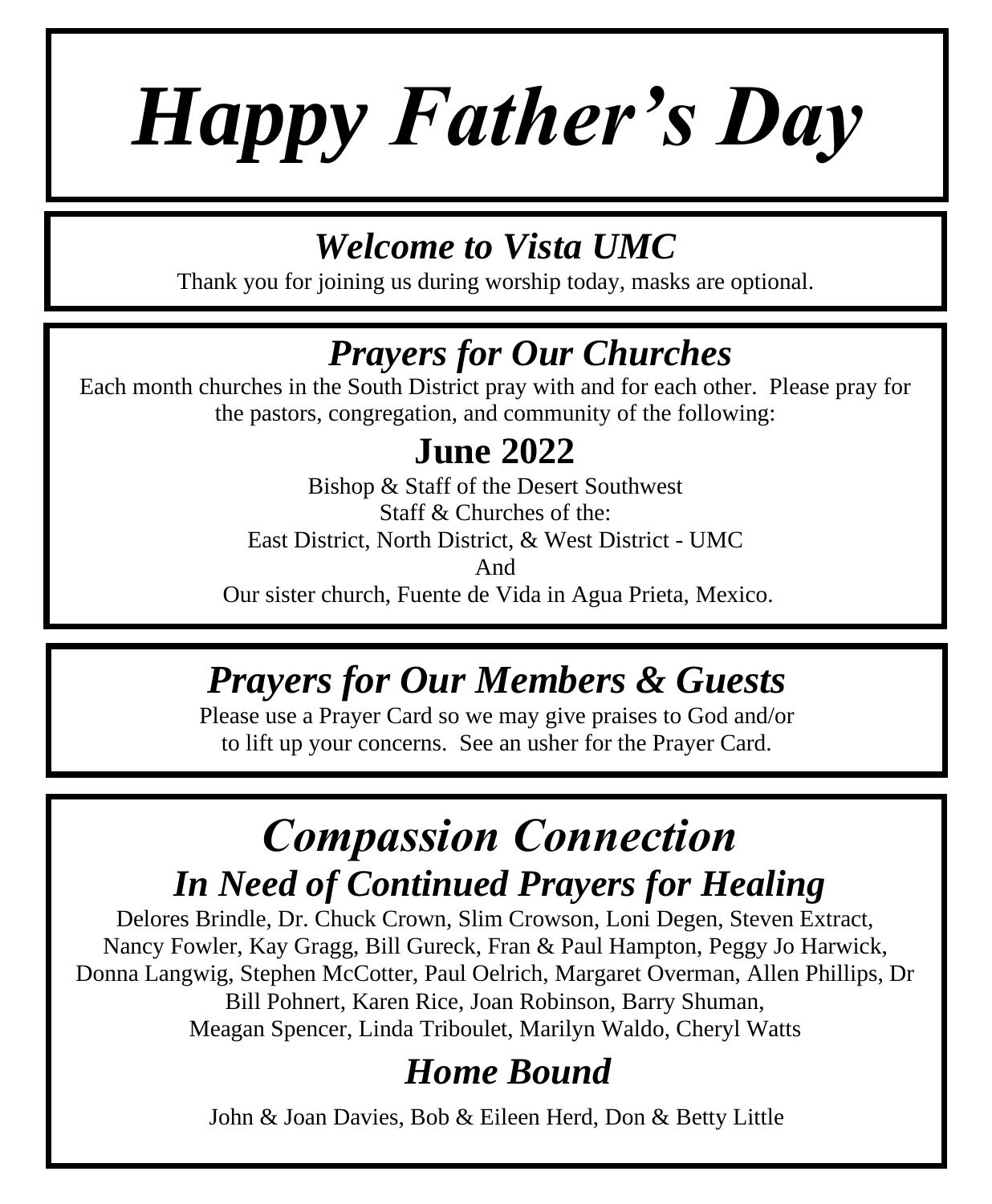| Vista UMC Calendar for this week                                                                                             |                                                                   |                                                                                                                                                                                                                                              |
|------------------------------------------------------------------------------------------------------------------------------|-------------------------------------------------------------------|----------------------------------------------------------------------------------------------------------------------------------------------------------------------------------------------------------------------------------------------|
| Day                                                                                                                          |                                                                   | <b>Events</b>                                                                                                                                                                                                                                |
| <b>This</b><br>Family<br><b>Sunday</b><br>06.19                                                                              | 9:15 AM<br>10:00 AM<br>10:15 AM<br>11:15 AM                       | Choir Practice – Sanctuary – J Anderson<br>Sunday Worship (Father's Day) – Sanctuary<br>Child/Youth Sunday School - Education Building<br>Adult Sunday School - St Matthew Room - L Whittington                                              |
| <b>Monday</b><br>06.20                                                                                                       |                                                                   | <b>Echoes Articles DUE for June &amp; July</b>                                                                                                                                                                                               |
| <b>Tuesday</b><br>06.21                                                                                                      | 9:30 AM<br>9:00 AM                                                | UMW, Susanna Wesley Circle – Elizabeth Room<br>Evangelism Meeting – St Matthew Room – L Hawkins                                                                                                                                              |
| Wednesday<br>06.22                                                                                                           | 10:00 AM                                                          | Praying in the Messiness of Life $-$ Elizabeth Room $-$ G Parson                                                                                                                                                                             |
| <b>Thursday</b><br>06.23                                                                                                     | 10:00 AM<br>1:30 PM                                               | Women's Lectionary – by Zoom – D Boring<br>Stephen Ministries Meeting – St Matthews Room – D McIntyre                                                                                                                                        |
| <b>Friday</b><br>06.24                                                                                                       |                                                                   |                                                                                                                                                                                                                                              |
| <b>Saturday</b><br>06.25                                                                                                     |                                                                   |                                                                                                                                                                                                                                              |
| <b>Next</b><br><b>Sunday</b><br>06.26                                                                                        | $9:15 \text{ AM}$<br>10:00 AM<br>10:15 AM<br>11:15 AM<br>11:15 AM | Choir Practice $-$ Sanctuary $-$ J Anderson<br>Sunday Worship - Sanctuary<br>Child/Youth Sunday School - Education Building<br>Adult Sunday School - St Matthew Room - L Whittington<br>Lunch with the Pastor – Elizabeth Room – Pastor Fred |
| <b>Church Office Hours: Monday – Thursday</b><br>$9AM - 5PM$ (closed 12-1 for lunch)<br><b>Office Closed Monday July 4th</b> |                                                                   |                                                                                                                                                                                                                                              |